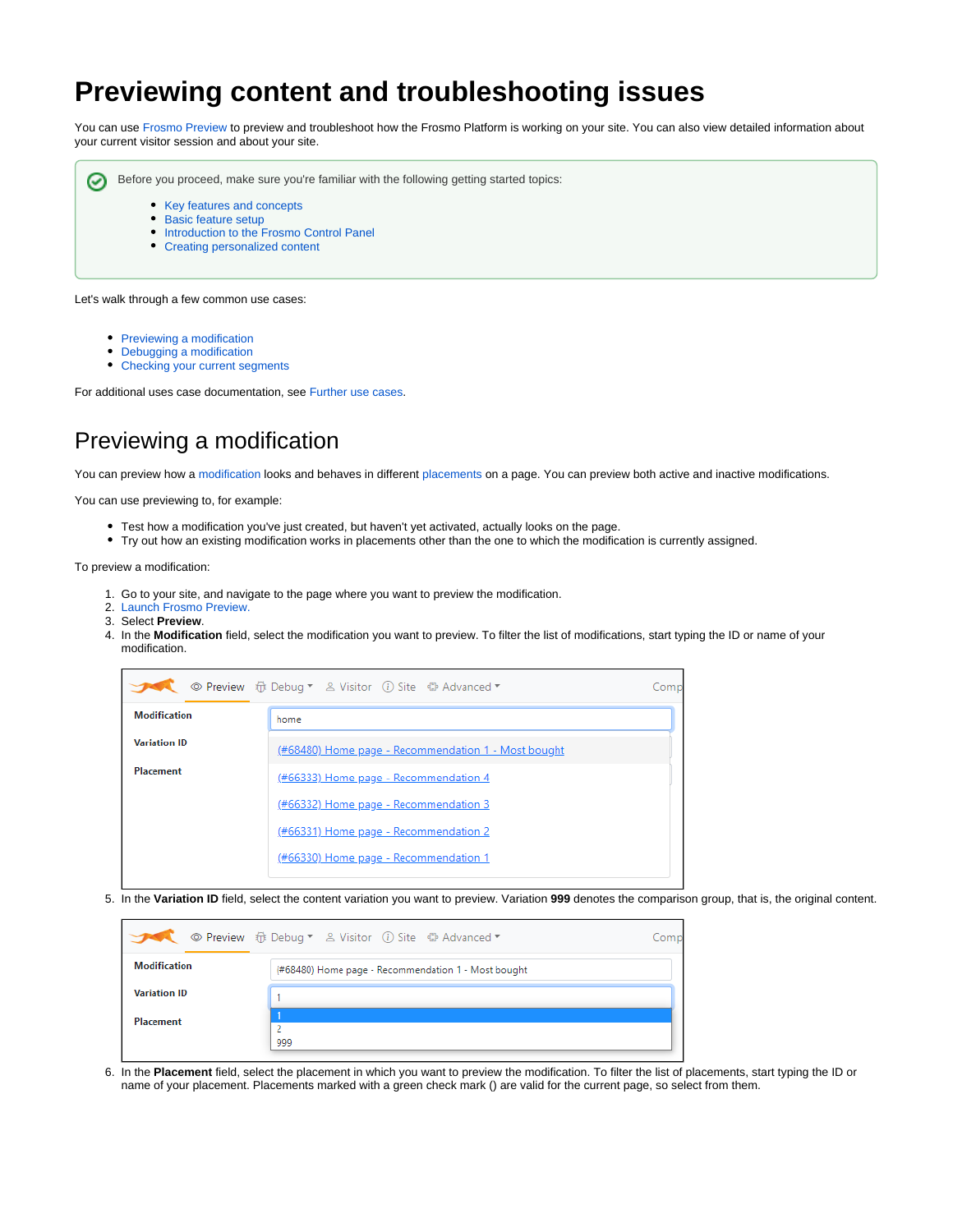|                     | ◎ Preview 1 Debug ▼ & Visitor (i) Site 1 the Advanced ▼ | Comp |
|---------------------|---------------------------------------------------------|------|
| <b>Modification</b> | (#68480) Home page - Recommendation 1 - Most bought     |      |
| <b>Variation ID</b> |                                                         |      |
| Placement           | home                                                    |      |
|                     | $\checkmark$ (#9759) Home page - Recommendation 4       |      |
|                     | $\checkmark$ (#9758) Home page - Recommendation 3       |      |
|                     | $\frac{49757}{49757}$ Home page - Recommendation 2      |      |
|                     | $\checkmark$ (#9756) Home page - Recommendation 1       |      |
|                     |                                                         |      |

7. Click **Preview**. The page displays the selected modification variation in the selected placement.

|                      | Comparison Group: $\bigcirc$ Decile: $\big 4 \blacktriangleright\big $ Console: Disabled $\blacktriangleright\big $ Test mode: $\bigcirc$ D<br>$WS: -$ |
|----------------------|--------------------------------------------------------------------------------------------------------------------------------------------------------|
| <b>Preview Reset</b> | Highlight                                                                                                                                              |
| Modification         | Placement                                                                                                                                              |
| ID                   | #68480                                                                                                                                                 |

- 8. While previewing:
	- To highlight the modification, click **Highlight**.

| Comparison Group: (Called | $WS: -$<br>Test mode:<br>Console: Disabled v<br>Decile: $ 4 \times$ |
|---------------------------|---------------------------------------------------------------------|
| <b>Preview</b> Reset      | <b>Highlight</b>                                                    |
| Modification              | Placement                                                           |
| ID                        | #68480                                                              |

The browser viewport scrolls to the modification, unless the modification is already inside the viewport, and the modification gets highlighted with an orange border.

| <b>Modification ID: 68480</b>        |                           |                        |                            |       |
|--------------------------------------|---------------------------|------------------------|----------------------------|-------|
|                                      |                           |                        | <b>SALE</b>                |       |
| Drill Screwdriver<br>Brandix ALX7054 | Drill Series 3<br>Brandix | Brandix<br>Screwdriver | Electric Planer<br>Brandix |       |
| €850.00                              | €949.00                   | €1499.00               | €509.32 €749.00            |       |
| Add to cart                          | Add to cart               | Add to cart            | Add to cart                |       |
| In stock, 9 left                     | In stock, 4 left          | In stock, 5 left       | In stock, 7 left           | $\ln$ |

To remove the highlight, click **Preview**.

To view summary information about the modification and placement, check the **Modification** and **Placement** tabs.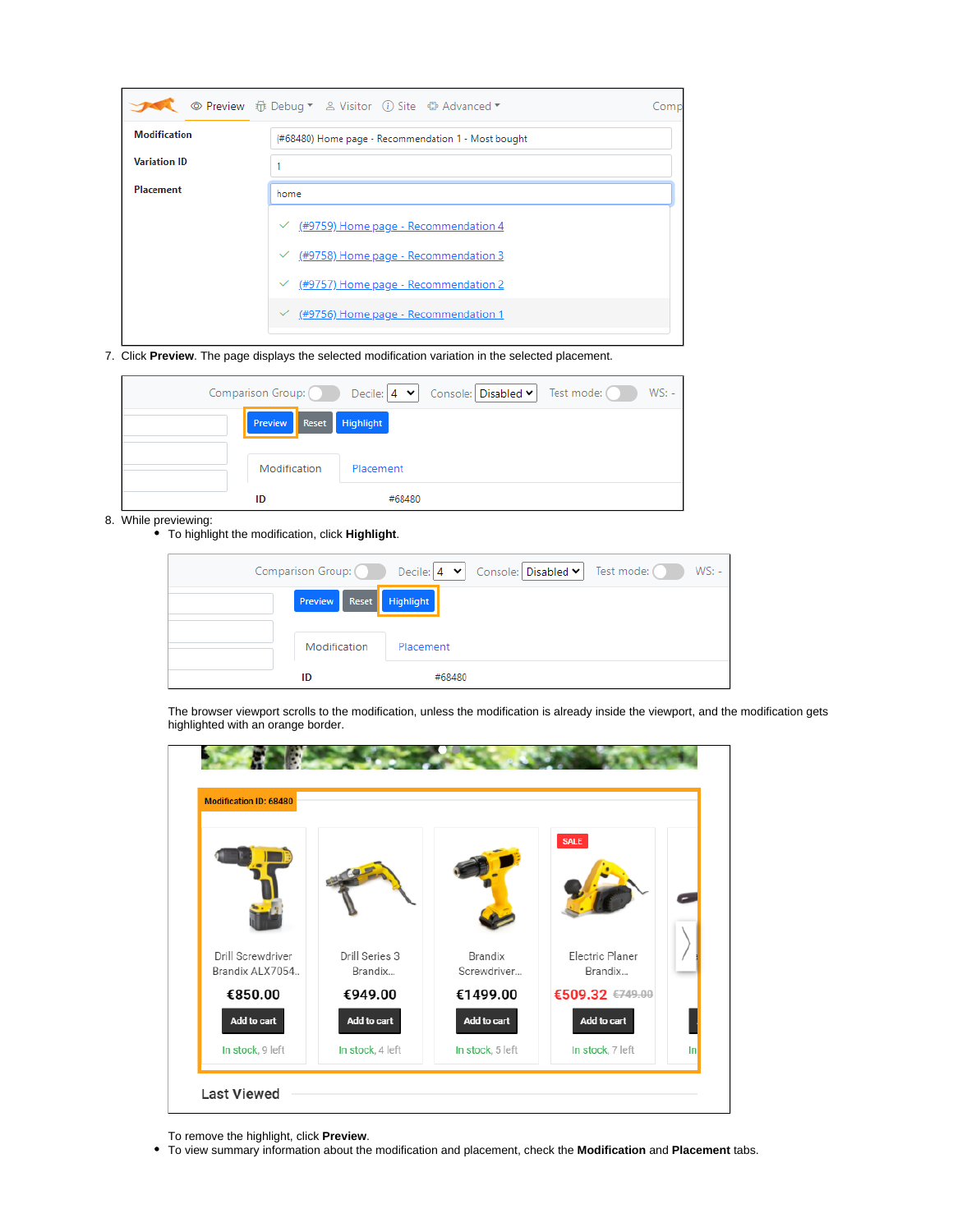| Comparison Group: | Test mode: (<br>$WS: -$<br>Decile: $ 4 \times  $ Console: Disabled $\times  $ |
|-------------------|-------------------------------------------------------------------------------|
| Preview<br>Reset  | <b>Highlight</b>                                                              |
| Modification      | Placement                                                                     |
| ID                | #68480                                                                        |
| <b>Tracking</b>   |                                                                               |
| <b>Issues</b>     | No issues have occurred on the current page.                                  |

If you want to view more detailed information about the modification and placement, debug them instead.⊘

#### To end the preview, click **Reset**. The selected placement reverts to its normal content.

|                         |           | Comparison Group: Decile: 4 v Console: Disabled v Test mode: 0 | $WS: -$ |
|-------------------------|-----------|----------------------------------------------------------------|---------|
| Preview Reset Highlight |           |                                                                |         |
| Modification            | Placement |                                                                |         |
| ID                      | #68480    |                                                                |         |

### <span id="page-2-0"></span>Debugging a modification

You can debug a [modification](https://docs.frosmo.com/display/getstarted/Key+features+and+concepts#Keyfeaturesandconcepts-Modification) to:

- Troubleshoot why the modification is not displaying on a page or otherwise working as you'd expect.
- View detailed information about the modification and associated components.

#### To debug a modification:

- 1. Go to your site, and navigate to the page where you want to debug the modification.
- 2. [Launch Frosmo Preview.](https://docs.frosmo.com/display/ui/Frosmo+Preview#FrosmoPreview-LaunchingFrosmoPreview)
- 3. Select **Debug > Modifications**. The view lists all active and inactive modifications defined for the site.

|                 |                                                                                 |                     | Site 4 Advanced ▼ © Preview G Debug - Modifications ▼ 2 Visitor (i) Site 4 Advanced ▼                                        | Comp  |
|-----------------|---------------------------------------------------------------------------------|---------------------|------------------------------------------------------------------------------------------------------------------------------|-------|
|                 | following modifications are either currently shown or have an active placement. |                     | There are 4 / 9 modifications shown on the current page, in which there are 7 active placements. The<br><b>Highlight all</b> |       |
| ID              | <b>Name</b>                                                                     | <b>Variation ID</b> | <b>Variation title</b>                                                                                                       | Debug |
| $\times$ #66330 | Home page - Recommendation 1 #1                                                 |                     | Most viewed on site (24 hours) (no affinity)                                                                                 | D     |
| $\times$ #66331 | Home page - Recommendation 2 #1                                                 |                     | Most viewed by visitor (no affinity)                                                                                         | D     |
|                 | $\sqrt{466332}$ Home page - Recommendation 3 #2                                 |                     | Most viewed on site (recent weeks) (100% affinity)                                                                           | D     |
|                 | $\sqrt{466333}$ Home page - Recommendation 4 #1                                 |                     | <b>Fixed items</b>                                                                                                           |       |

4. Click the **Debug** button for the modification you want to debug.

| ID     | <b>Name</b>                            | Variation ID Variation title                 | <b>Debug</b> |
|--------|----------------------------------------|----------------------------------------------|--------------|
|        | #66330 Home page - Recommendation 1 #1 | Most viewed on site (24 hours) (no affinity) |              |
| #66331 | Home page - Recommendation $2 \div 7$  | Most viewed by visitor (no affinity)         | D            |

The application displays detailed information about the modification and associated components in the debugging section.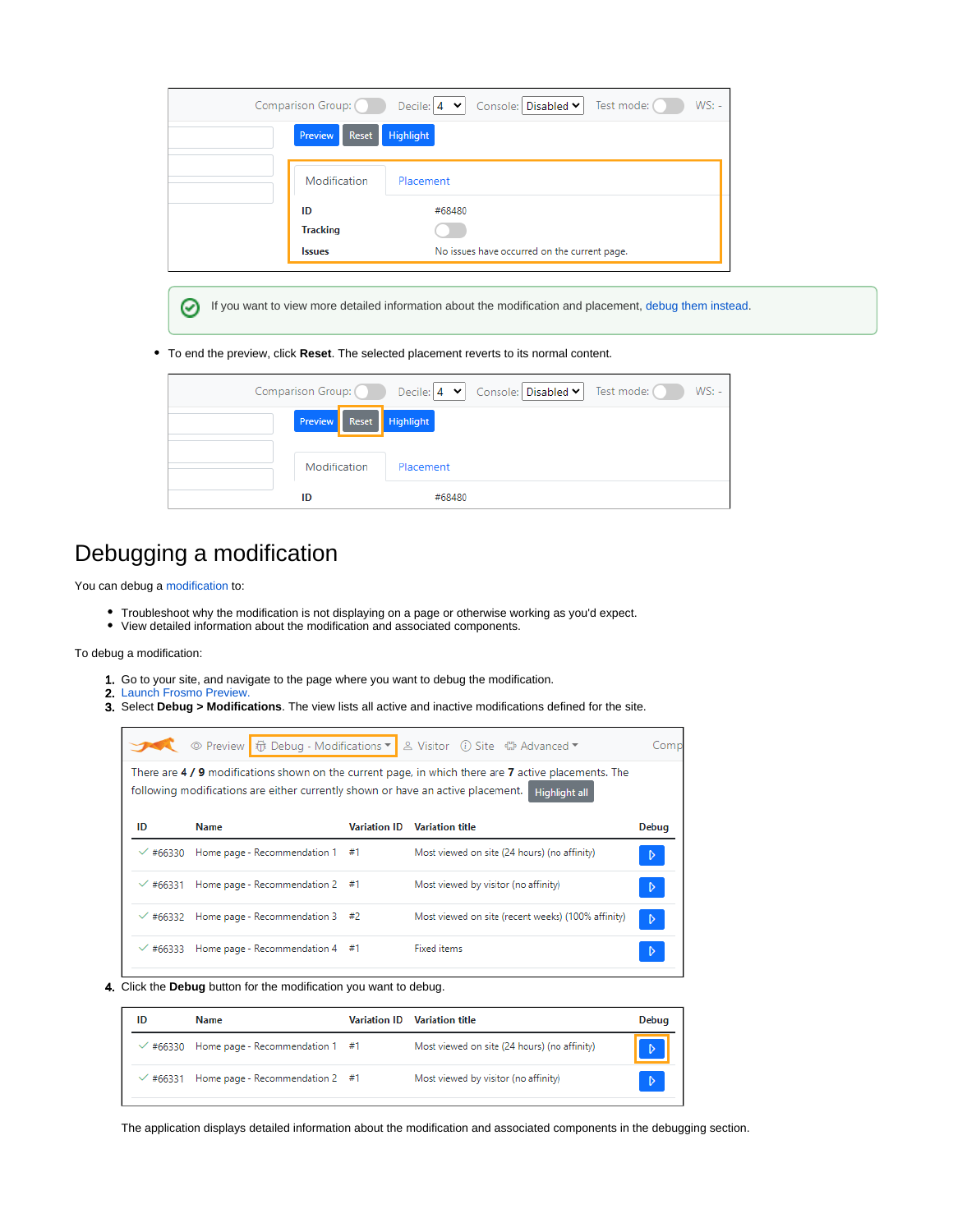| arison Group: (                       | Decile: $4 \times$                  | Console: Disabled Y                                    |             | Test mode: (                                 | $WS: -$                  | <b>⊙ ÷</b> |  | ∞ |
|---------------------------------------|-------------------------------------|--------------------------------------------------------|-------------|----------------------------------------------|--------------------------|------------|--|---|
| Debug a modification:                 |                                     |                                                        |             |                                              |                          |            |  |   |
| (#66330) Home page - Recommendation 1 |                                     |                                                        |             | <b>Highlight</b>                             |                          |            |  |   |
| Rendered<br><b>Display</b>            | <b>True display</b><br><b>Click</b> |                                                        |             |                                              |                          |            |  |   |
| Modification                          | Placement                           | Segments                                               | Template    | Trigger                                      | <b>Advanced Tracking</b> |            |  |   |
| Google Analytics                      | Visitor                             |                                                        |             |                                              |                          |            |  |   |
| ID                                    | #66330                              |                                                        |             |                                              |                          |            |  |   |
| <b>Active</b>                         | $\checkmark$                        |                                                        |             |                                              |                          |            |  |   |
| Case                                  |                                     | Multi-armed bandit                                     |             |                                              |                          |            |  |   |
| <b>Type</b>                           | <b>Basic</b>                        |                                                        |             |                                              |                          |            |  |   |
| <b>Variations</b>                     |                                     | 3, including comparison group                          |             |                                              |                          |            |  |   |
| <b>Test mode</b>                      | ×                                   |                                                        |             |                                              |                          |            |  |   |
| <b>Deciles</b>                        |                                     | 1, 2, 3, 4, 5, 6, 7, 8, 9, 10                          |             |                                              |                          |            |  |   |
| <b>Devices</b>                        |                                     | Desktop, Mobile, Tablet                                |             |                                              |                          |            |  |   |
| <b>Segments</b>                       |                                     | No segment rules have been defined                     |             |                                              |                          |            |  |   |
| <b>Variation</b>                      | ID                                  | 1                                                      |             |                                              |                          |            |  |   |
|                                       | <b>Title</b>                        |                                                        |             | Most viewed on site (24 hours) (no affinity) |                          |            |  |   |
|                                       | <b>Type</b>                         |                                                        | <b>HTML</b> |                                              |                          |            |  |   |
|                                       |                                     | GA tracking enabled $\times$                           |             |                                              |                          |            |  |   |
| Data source (i)                       |                                     | Returned from the Frosmo Platform i.e. via Message API |             |                                              |                          |            |  |   |
| <b>Issues</b>                         |                                     | No issues have occurred on the current page.           |             |                                              |                          |            |  |   |

5. In the debugging section:

To highlight the modification, if it's currently displayed, click **Highlight**.

| arison Group:                         | Decile: $ 4 \times$ | Console: Disabled v |                  | Test mode: () | $WS: -$ (2)              |  | (x) |
|---------------------------------------|---------------------|---------------------|------------------|---------------|--------------------------|--|-----|
| Debug a modification:                 |                     |                     |                  |               |                          |  |     |
| (#66330) Home page - Recommendation 1 |                     |                     | <b>Highlight</b> |               |                          |  |     |
| Rendered Display Click True display   |                     |                     |                  |               |                          |  |     |
| Modification                          | Placement           | Segments            | Template         | Trigger       | <b>Advanced Tracking</b> |  |     |

The browser viewport scrolls to the modification, unless the modification is already inside the viewport, and the modification gets highlighted with an orange border.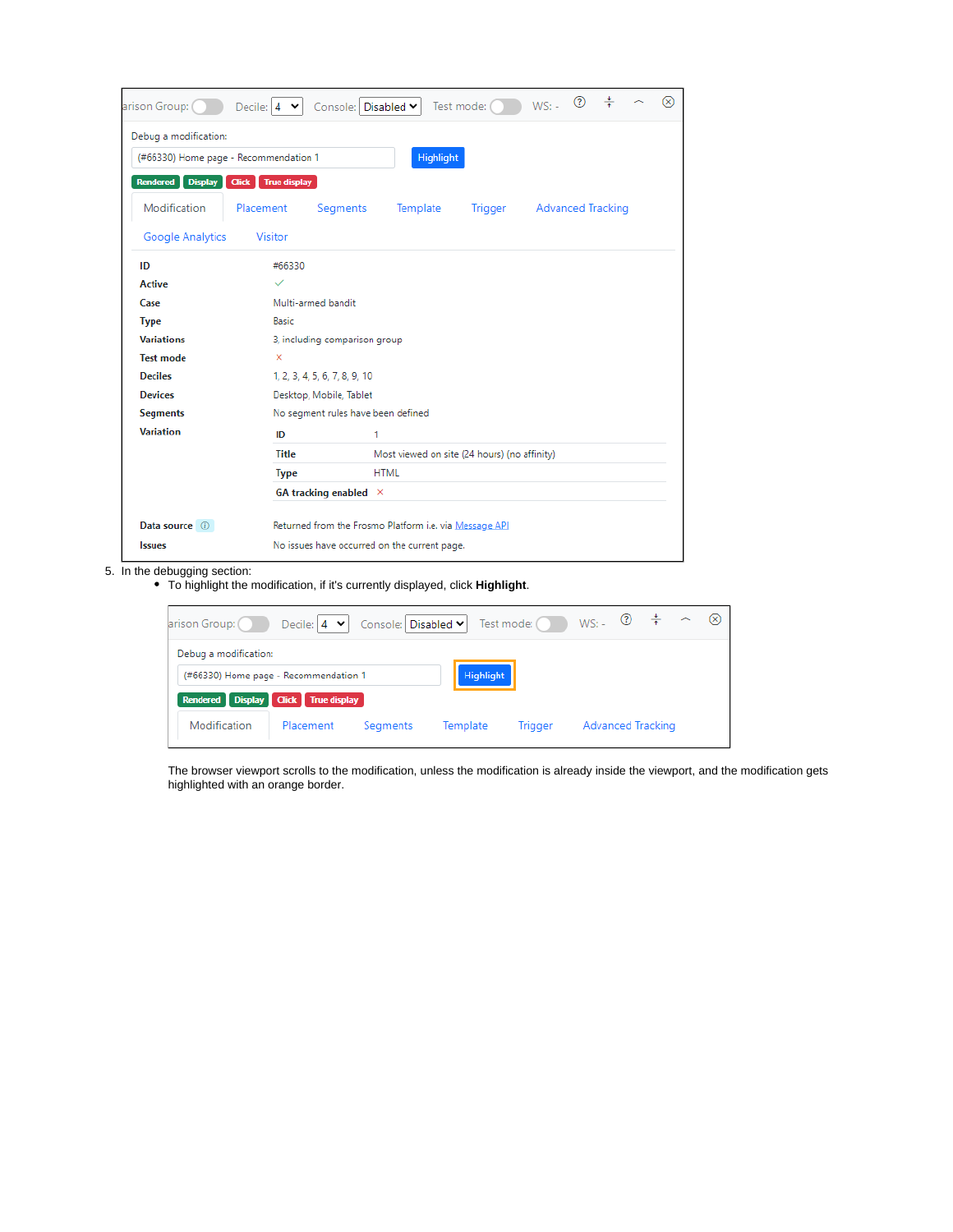| <b>Modification ID: 66330</b> |                   |                                 |                  |             |
|-------------------------------|-------------------|---------------------------------|------------------|-------------|
| Drill Series 3                | Drill Screwdriver | <b>SALE</b><br>IRadix DPS3000SY | <b>Brandix</b>   | <b>SALE</b> |
| Brandix                       | Brandix ALX7054   | 2700 Watts                      | Screwdriver      |             |
| €949.00                       | €850.00           | €580.83 €1019.00                | €1499.00         | €50         |
| Add to cart                   | Add to cart       | Add to cart                     | Add to cart      |             |
| In stock, 4 left              | In stock, 9 left  | In stock, 6 left                | In stock, 5 left | $\ln$       |

- To remove the highlight, click **Unhighlight**.
- $\bullet$ To find out which [basic events](https://docs.frosmo.com/display/platform/Data+collected+from+websites#Datacollectedfromwebsites-Modificationperformancedata) the modification has triggered on the current page load, check the modification status. Green means the event has been triggered, while red means the event has not been triggered.

| arison Group:                         | Decile: $ 4 \times$ | Console: Disabled v |           | Test mode: (Our) | $WS: -$ (2)              | $\rightarrow$ |  |
|---------------------------------------|---------------------|---------------------|-----------|------------------|--------------------------|---------------|--|
| Debug a modification:                 |                     |                     |           |                  |                          |               |  |
| (#66330) Home page - Recommendation 1 |                     |                     | Highlight |                  |                          |               |  |
| Rendered Display Click True display   |                     |                     |           |                  |                          |               |  |
| Modification                          | Placement           | Segments            | Template  | Trigger          | <b>Advanced Tracking</b> |               |  |
|                                       |                     |                     |           |                  |                          |               |  |

If the platform cannot display the modification on the current page, the application displays an error message.

| Debug a modification:            |                                                                                                      |                  |  |  |
|----------------------------------|------------------------------------------------------------------------------------------------------|------------------|--|--|
|                                  | (#68479) Cart page - Recommendation 1                                                                | <b>Highlight</b> |  |  |
|                                  | The modification cannot be displayed on the current page. Check the issues/warnings below and/or the |                  |  |  |
| display hours/days from the FCP. |                                                                                                      |                  |  |  |

• To view detailed information about the modification or an associated component, select the appropriate tab.

| arison Group: ( )     | Decile: $4 \times$                        | Console: Disabled v |                  | Test mode: ()  | $WS: - \circledcirc$ | $\rightarrow$<br>$\sim$ | - ⊗ |
|-----------------------|-------------------------------------------|---------------------|------------------|----------------|----------------------|-------------------------|-----|
| Debug a modification: |                                           |                     |                  |                |                      |                         |     |
|                       | (#66330) Home page - Recommendation 1     |                     | <b>Highlight</b> |                |                      |                         |     |
|                       | Rendered   Display   Click   True display |                     |                  |                |                      |                         |     |
| Modification          | Placement                                 | Segments            | Template         | <b>Trigger</b> | Advanced Tracking    |                         |     |
| Google Analytics      | Visitor                                   |                     |                  |                |                      |                         |     |
| ID                    | #66330                                    |                     |                  |                |                      |                         |     |
| <b>Active</b>         | $\checkmark$                              |                     |                  |                |                      |                         |     |